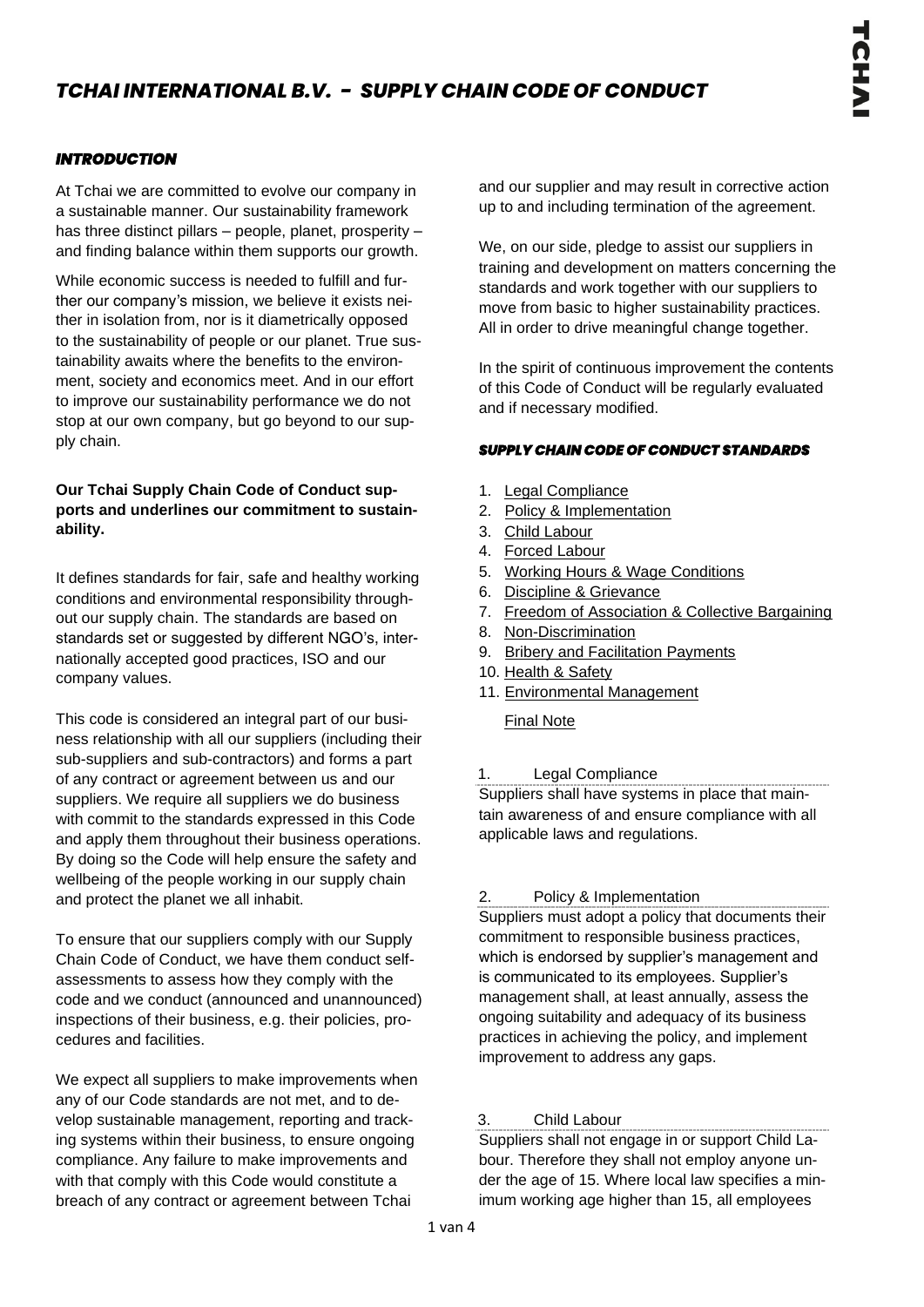must be at or above the legal minimum age. An effective procedure must be in place to verify the age of potential employees prior to employment.

If a supplier employs a person between the age of 15 and 18 it must be ensured that this person:

- a. Does not conduct hazardous work, as defined by the ILO.
- b. Does not work overtime.
- c. Does not work at night.
- d. Has a minimum of 2 weekly rest days.

# 4. Forced Labour

Suppliers shall not use Forced or Involuntary Labour, engage in or support Human Trafficking or restrict the freedom of movement of Employees in the workspace (or on-site housing).

5. Working Hours & Wage Conditions

- 5.1. Suppliers must comply with applicable law on working hours. The normal work week, not including overtime, shall not exceed 48 hours.
- 5.2. If overtime work is required for business needs, suppliers shall ensure that overtime work is under a voluntary overtime system, required overtime is permitted only where it is within the limits allowed under Applicable Law or Collective Bargaining Agreements. The sum of the normal work week and overtime hours shall not exceed 60 hours in a week unless defined otherwise by Applicable Law or permitted under a Collective Bargaining Agreement.
- 5.3. Suppliers must provide all Employees with at least one rest day following every six consecutive work days and all legally mandated public holidays and leave.
- 5.4. Suppliers must pay all Employees a wage on at least the applicable legal minimum plus legal benefits for a normal work week, not including overtime. Overtime shall be reimbursed at a premium rate, at least equal to that required by Applicable Law or a Collective Bargaining Agreement. Wages paid on a performance-related basis shall not be less than the legal minimum wage for a normal work week. A procedure must be in place to make sure raises in minimum wages by official authority are immediately implemented in the supplier's company.
- 5.5. Suppliers will make wage payments to Employees that are:
	- a. On a regular and pre-determined basis.
	- b. By bank transfer or in cash or cheque in a manner and location convenient to the Employees.
- c. Accompanied by a wage slip which clearly details wage rates, benefits and deductions where applicable.
- 5.6. Suppliers will only make deductions from wages which are calculated following a clear and communicated process. Any deductions for disciplinary purposes are only made when permitted under Applicable Law or governed by a Collective Bargaining Agreement.
- 5.7. Suppliers that provide wage advances or loans will ensure that the interest and repayment terms are transparent and fair, and not deceptive to the Employee.
- 6. Discipline & Grievance Procedures
- 6.1. Suppliers shall ensure that Employees are not subjected to corporal punishment, harsh or degrading treatment, sexual or physical harassment, mental, physical or verbal abuse, coercion or intimidation, or threats of these towards themselves, family or colleagues.
- 6.2. Suppliers shall clearly communicate the business' disciplinary process, and related standards on appropriate disciplinary procedures and Employee treatment, and apply these equally to all management and staff.
- 6.3. Suppliers will make it clear to Employees, that they shall be free to submit a grievance, without suffering any penalty. Grievance procedures shall be designed to function effectively and reach a timely outcome and records of Employee grievances raised, investigation processes and outcome will be maintained.
- 7. Freedom of Association & Collective Bargaining
- 7.1. Suppliers shall respect the right of Employees to associate freely in Workers Organisations of their choice, without interference or negative consequences to them from the supplier.
- 7.2. Supplier will respect the right of Employees to collective bargaining, and will adhere to Collective Bargaining Agreements, where such agreements exist.

# 8. Non-Discrimination

Suppliers shall not practice or condone any form of discrimination in the workplace in terms of hiring, remuneration, overtime, access to training, promotion, termination or retirement based on race, ethnicity, class, national origin, religion, disability, gender, sexual orientation, union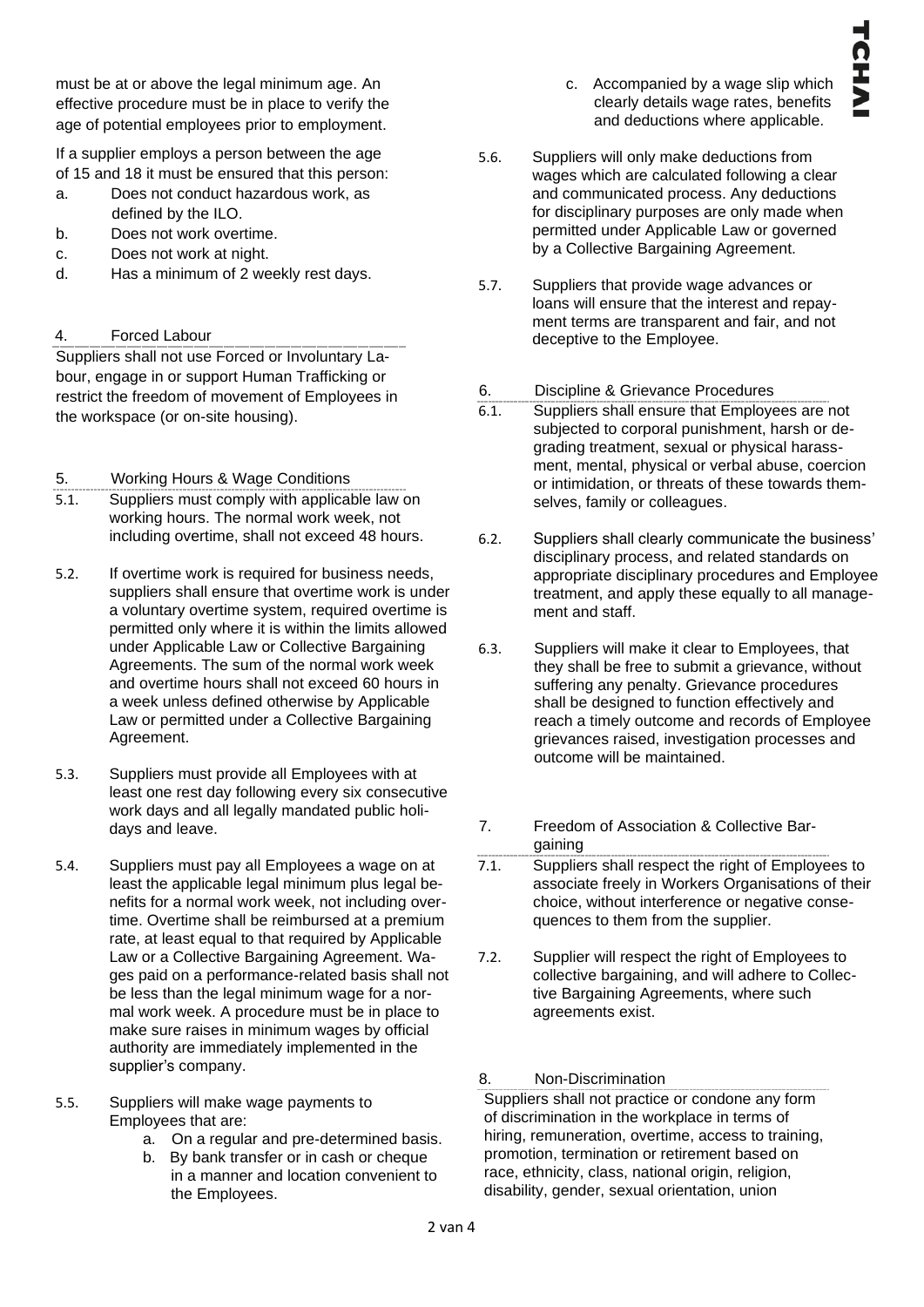Membership, political affiliation, marital status pregnancy status, physical appearance, HIVstatus, or age.

9. Bribery and facilitation payments Suppliers shall act against any form of bribery. They shall have systems in place to manage bribery risk in their organization, i.e. the identification and monitoring of those parts of the supplier's business that pose high risks of participation in bribery. Criteria and approval procedures will be set to be followed by Employees in respect of the offer and/or acceptance of gifts with third parties and appropriate controls shall be implemented to oversee all payment facilitation. Suppliers shall facilitate the reporting of (potential) bribery, where the reporter will be protected against any penalty or adverse consequences for identifying in good faith concerns related to (suspected) bribery. Suspected bribery will be investigated and sanctions will be applied for (attempted) bribery.

- 10. Health & Safety
- 10.1. Suppliers shall ensure that healthy and safe working conditions are provided for all Employees and on-site Contractors in accordance with applicable law and other relevant industry standards. An effective procedure must be in place to make sure changes in applicable law are immediately implemented in the supplier's company.
- 10.2. Suppliers shall provide and maintain workplaces and on-site housing where provided, that have:
	- a. Access to potable water and sanitary facilities for food consumption and storage.
	- b. Enough clean and hygienic toilet facilities.
	- c. Fire and other emergency safety equipment and alarms.
	- d. Clearly marked, unlocked and unblocked emergency exits and escape routes.
	- e. Access to adequate power supply and (emergency) lighting.
- 10.3. Suppliers shall assess the Risks of their specific workplace Hazards and implement controls to minimise the Risks of accidents and injury to Employees and on-site Contractors.
- 10.4. Suppliers shall provide Employees and on-site Contractors with a mechanism, by which they can raise and discuss Health and Safety issues with management.
- 10.5. Suppliers shall provide training and information about Health and Safety to Employees and onsite Contractors in an understandable form and in an appropriate language. This will include:
- a. Specific job-related Health and Safety Hazards and controls, among others the safe use of operating applicable machines and working with chemicals.
- b. Appropriate action to take in the event of an accident or emergency.
- c. Appropriate training in fire safety and emergency procedures.
- d. First-aid training to designated Employee representatives.
- e. Employee and Contractor awareness that they have the right and responsibility to stop work or refuse to work in situations that have Uncontrolled Hazards, and to immediately bring these situations to the attention of those at imminent Risk and to management.
- 10.6. Suppliers shall ensure that appropriate and current Personal Protective Equipment (PPE) is provided free of charge and verify that it is worn and used correctly.
- 10.7. Supplier shall ensure that equipment is set up with all necessary safety measures, routinely inspected and properly maintained.
- 10.8. Suppliers shall provide access to clearly marked first-aid provisions and trained first-aid personnel, and have appropriate procedures in place for transportation to local medical facilities in the case of a medical emergency.
- 10.9. Suppliers shall establish emergency procedures and evacuation plans for all reasonably foreseeable emergencies, which are clearly displayed, regularly tested (including evacuation drills), and periodically updated.
- 10.10. Suppliers shall maintain an inventory of Hazardous Substances at Facilities. Safety Data Sheets (or equivalent) shall be accessible where all Hazardous Substances are in use and their associated Risks and proper way of handling, storing and disposing shall be clearly communicated to all Employees and Contractors who work with them.
- 10.11. Suppliers shall investigate Health and Safety incidents and feed the results into reviews of the controls of related Hazards to identify opportunities for improvement.
- 11. Environmental Management
- 11.1. Suppliers must develop a mechanism to regularly review and implement applicable environmental legislation, regulations, and codes of practices applicable to their facilities.
- 11.2. Annually, suppliers shall identify and rank all environmental aspects (both direct and indirect)